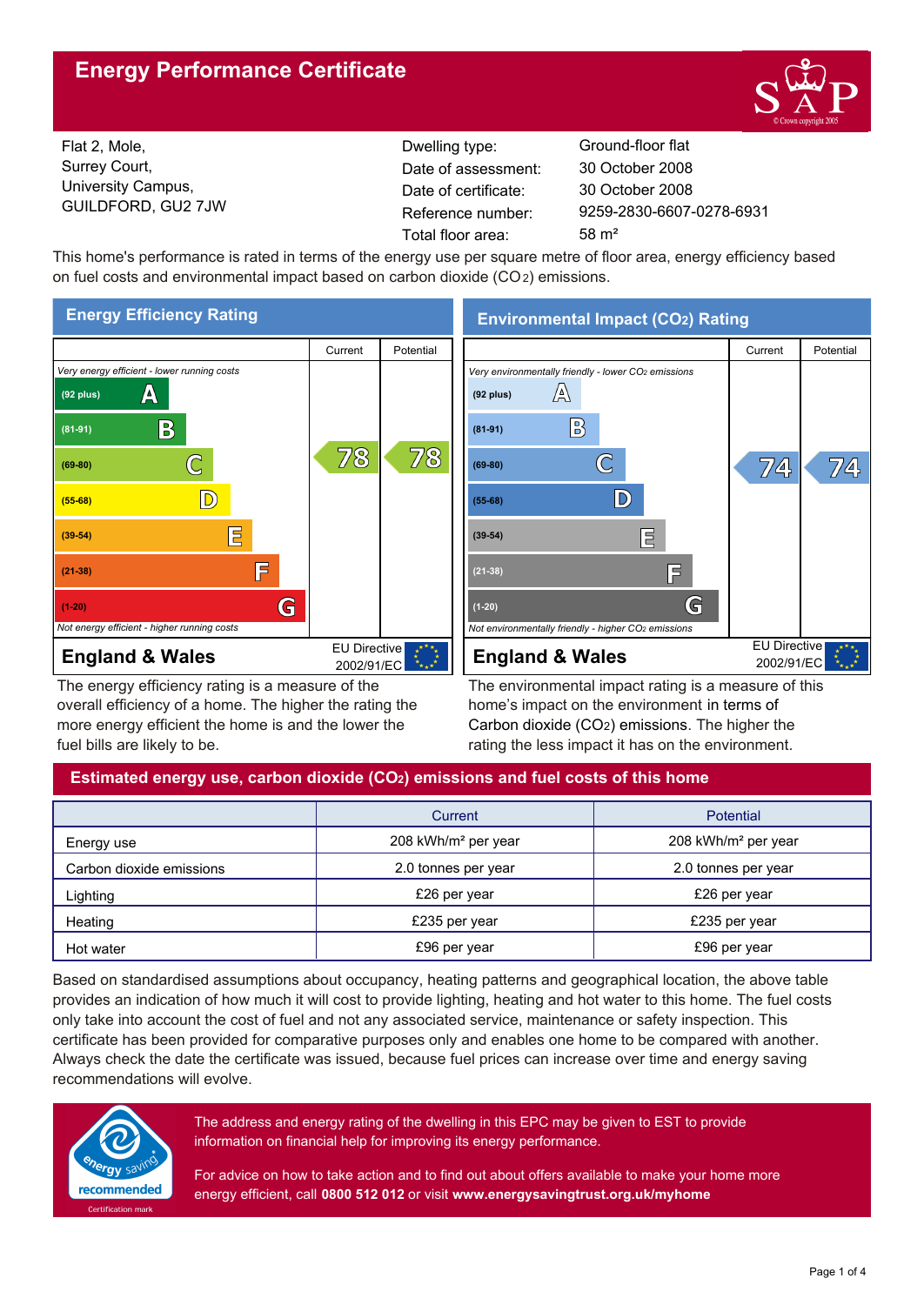### **About this document**

The Energy Performance Certificate for this dwelling was produced following an energy assessment undertaken by a qualified assessor, accredited by Elmhurst Energy Systems, to a scheme authorised by the Government. This certificate was produced using the RdSAP 2005 assessment methodology and has been produced under the Energy Performance of Buildings (Certificates and Inspections) (England and Wales) Regulations 2007 as amended. A copy of the certificate has been lodged on a national register.

| Assessor's accreditation number: | EES/002004                                     |
|----------------------------------|------------------------------------------------|
| Assessor's name:                 | Gary John Ryan                                 |
| Company name/trading name:       | <b>Energy Assess UK Limited</b>                |
| Address:                         | 5 Bryanstone Close, Guildford, Surrey, GU2 9UJ |
| Phone number:                    | 07894 801 963                                  |
| Fax number:                      | 01483 829557                                   |
| E-mail address:                  | gary@energyassessuk.com                        |
| Related party disclosure:        |                                                |

### **If you have a complaint or wish to confirm that the certificate is genuine**

Details of the assessor and the relevant accreditation scheme are as above. You can get contact details of the accreditation scheme from their website at www.elmhurstenergy.co.uk together with details of their procedures for confirming authenticity of a certificate and for making a complaint.

### **About the building's performance ratings**

The ratings on the certificate provide a measure of the building's overall energy efficiency and its environmental impact, calculated in accordance with a national methodology that takes into account factors such as insulation, heating and hot water systems, ventilation and fuels used. The average Energy Efficiency Rating for a dwelling in England and Wales is band E (rating 46).

Not all buildings are used in the same way, so energy ratings use 'standard occupancy' assumptions which may be different from the specific way you use your home. Different methods of calculation are used for homes and for other buildings. Details can be found at www.communities.gov.uk/epbd.

Buildings that are more energy efficient use less energy, save money and help protect the environment. A building with a rating of 100 would cost almost nothing to heat and light and would cause almost no carbon emissions. The potential ratings on the certificate describe how close this building could get to 100 if all the cost effective recommended improvements were implemented.

### **About the impact of buildings on the environment**

One of the biggest contributors to global warming is carbon dioxide. The way we use energy in buildings causes emissions of carbon. The energy we use for heating, lighting and power in homes produces over a quarter of the UK's carbon dioxide emissions and other buildings produce a further one-sixth.

The average household causes about 6 tonnes of carbon dioxide every year. Adopting the recommendations in this report can reduce emissions and protect the environment. You could reduce emissions even more by switching to renewable energy sources. In addition there are many simple everyday measures that will save money, improve comfort and reduce the impact on the environment. Some examples are given at the end of this report.

#### **Visit the Government's website at www.communities.gov.uk/epbd to:**

- Find how to confirm the authenticity of an energy performance certificate
- Find how to make a complaint about a certificate or the assessor who produced it •
- Learn more about the national register where this certificate has been lodged •
- Learn more about energy efficiency and reducing energy consumption •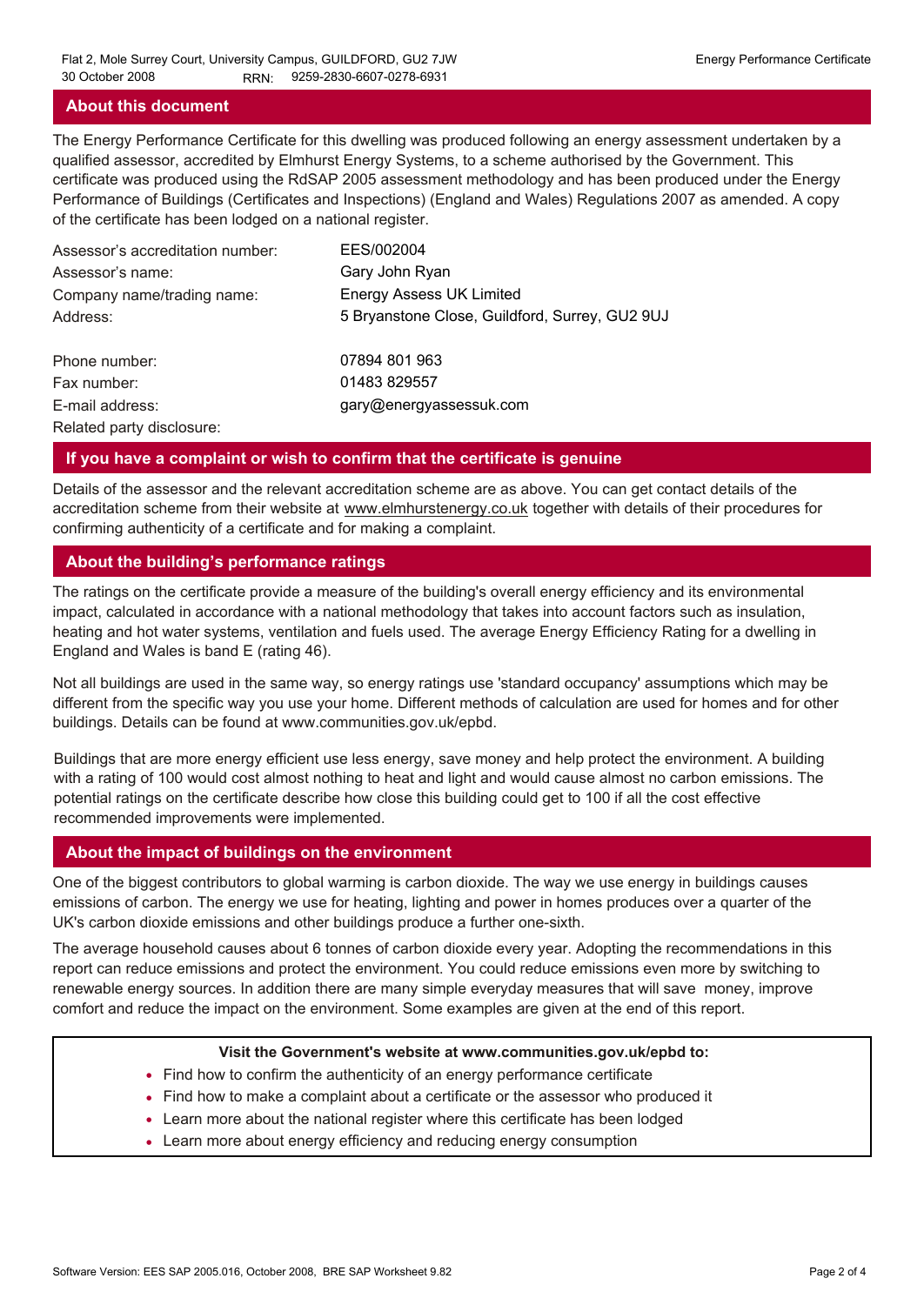# Recommended measures to improve this home's energy performance

Flat 2, Mole, Surrey Court, University Campus, GUILDFORD, GU2 7JW Date of certificate:

Reference number: 9259-2830-6607-0278-6931 30 October 2008

# **Summary of this home's energy performance related features**

The following is an assessment of the key individual elements that have an impact on this home's performance rating. Each element is assessed against the following scale: Very poor / Poor / Average / Good / Very good.

| <b>Elements</b>                           | Description                                                        | Current performance      |                 |
|-------------------------------------------|--------------------------------------------------------------------|--------------------------|-----------------|
|                                           |                                                                    | <b>Energy Efficiency</b> | Environmental   |
| Walls                                     | Cavity wall, filled cavity                                         | Good                     | Good            |
| Roof                                      | (another dwelling above)                                           |                          |                 |
| Floor                                     | Solid, no insulation (assumed)                                     |                          |                 |
| Windows                                   | Fully double glazed                                                | Good                     | Good            |
| Main heating                              | Community scheme                                                   | Good                     | Good            |
| Main heating controls                     | Flat rate charging, no thermostatic control of room<br>temperature | Very poor                | Very poor       |
| Secondary heating                         | None                                                               |                          |                 |
| Hot water                                 | From main system                                                   | Very good                | Very good       |
| Lighting                                  | Low energy lighting in all fixed outlets                           | Very good                | Very good       |
| C 78<br>Current energy efficiency rating  |                                                                    |                          |                 |
| Current environmental impact (CO2) rating |                                                                    |                          | C <sub>74</sub> |

# **Low and zero carbon energy sources**

None

# **Recommendations**

None

# **Further measures to achieve even higher standards**

None